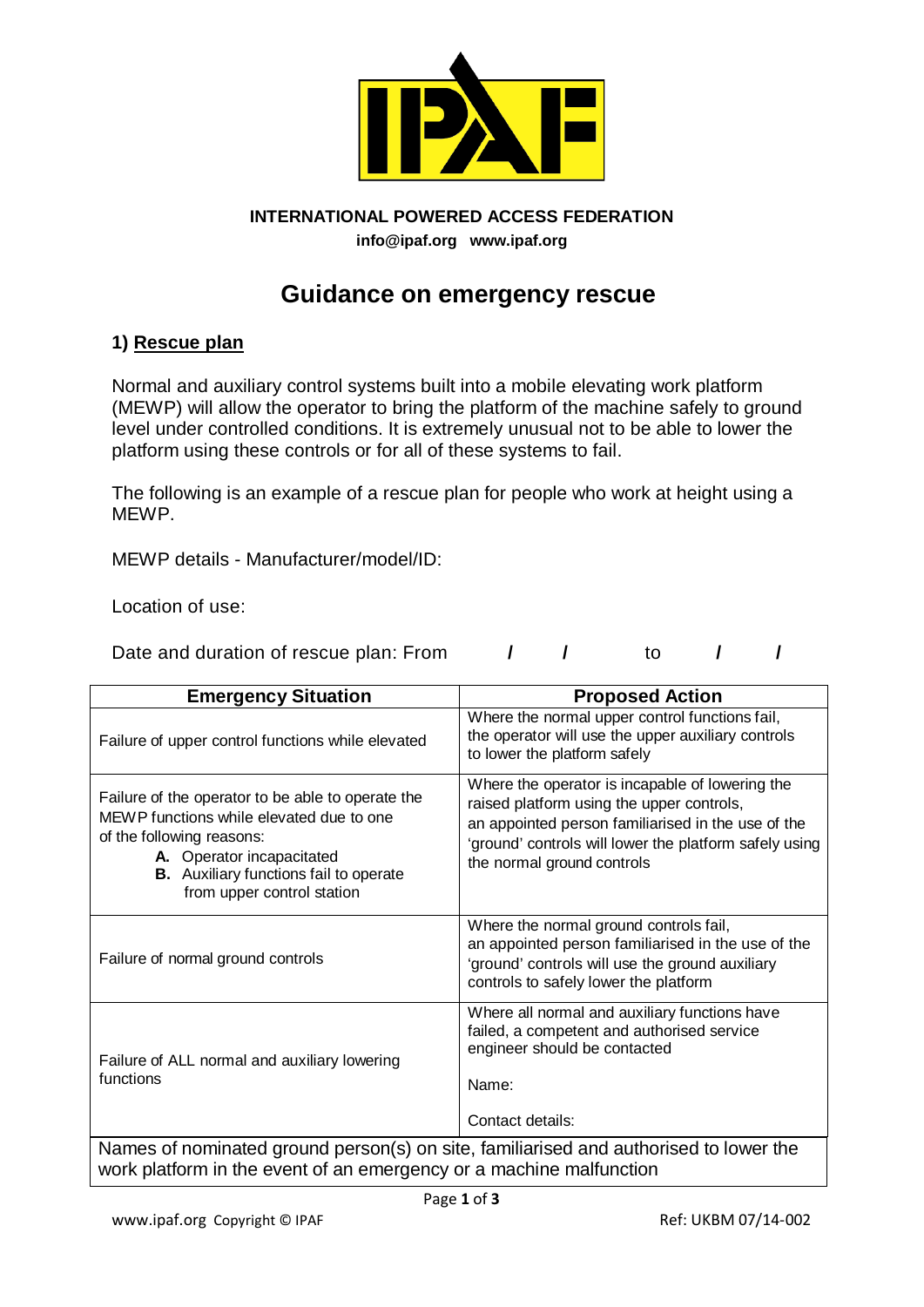| Name                                                                                                                                                              | Signature |
|-------------------------------------------------------------------------------------------------------------------------------------------------------------------|-----------|
|                                                                                                                                                                   |           |
|                                                                                                                                                                   |           |
|                                                                                                                                                                   |           |
|                                                                                                                                                                   |           |
|                                                                                                                                                                   |           |
|                                                                                                                                                                   |           |
|                                                                                                                                                                   |           |
|                                                                                                                                                                   |           |
| This rescue plan should be brought to the notice of those exposed to the risk of working at height and those<br>supervising and managing the same work at height. |           |

## **2) Consideration for mid-air rescue**

A mid-air, platform to platform rescue should only be considered in exceptional circumstances and only after:

- All normal and auxiliary lowering procedures have been attempted and these are unable to lower the platform.
- Site management have contacted the competent and authorised service engineer listed in the rescue plan, to report failure of normal and auxiliary lowering systems and request engineering assistance.

If after inspection by the competent engineering assistance, it is not possible to affect a timely repair to allow the machine to be brought to the ground safely, senior site management should be contacted for permission to carry out mid-air rescue.

#### Or

Where the competent engineering assistance is not readily available and an immediate risk exists to the health and safety of any of the occupants from remaining in the elevated basket until an engineer can attend, then senior site management should be contacted for permission to carry out mid-air rescue.

#### **3) Code of practice for mid-air rescue**

- A. Rescue using another MEWP should only be performed once a site-specific risk assessment has been carried out and a specific plan has been documented and approved by senior management.
- B. The rescue machine must be positioned so as to enable the rescue procedure to be carried out without compromising the safety of any personnel involved in the rescue procedure.